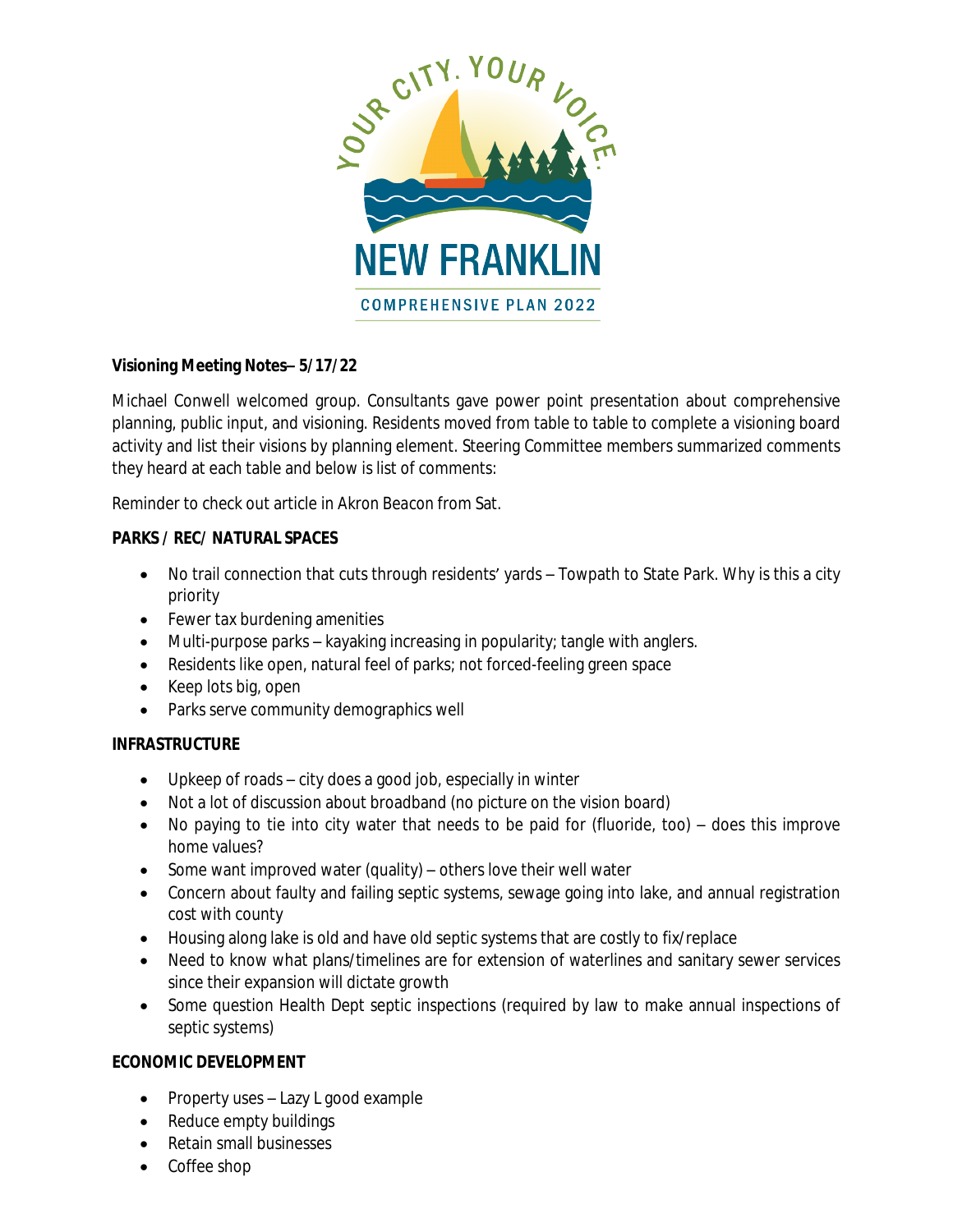

## **TRANSPORTATION**

- Busier roads now maintenance should keep up; deal with increased traffic
- Discussion about bigger retail on Manchester Road driving up traffic
- Manchester Road corridor must be looked at now before more unplanned growth occurs. More sidewalks needed near commercial areas, need to look at land uses, signage, turning lanes, possible access roads, streetscape, etc.
- South Main and Comet is a dangerous intersection; Manchester Road and Johns Road is difficult
- Manchester Road to Towpath trail spur
- Other connections to Towpath needed for better access

## **CURRENT/FUTURE LAND USES**

- Comet/Manchester green stickers (due to green space?)
- High density and senior housing not wanted BUT as people age, less maintenance-heavy facilities for aging population are desired
- Location of water/sewer treatment areas once waterlines/sewer services run
- No vacant buildings

#### **AGRICULTURE**

- Lots of green dots
- What is agriculture in New Franklin? Need better description small family farm vs commercial farming
- One red chicken coop; not desirable (but NF residents do have chickens!)
- Preserve large lots for hobby farming
- Marketing for city is always large plots of land. Must be what people like. Work towards preserving that.

## **COMMUNITY FACILITIES**

- Fire department
- Lots of ambiguity for the Tudor House usage and renovations, and pickleball courts, some comments that they do not like to see trees removed for pickleball court (also may be a loud activity) or need for additional development on Tudor property.
- Interest in a farmer's market and developing a community garden

#### **HOUSING**

- Single Family homes on acreage is most desired
- Zoning to clean up homes' frontage- should present better, more picturesque